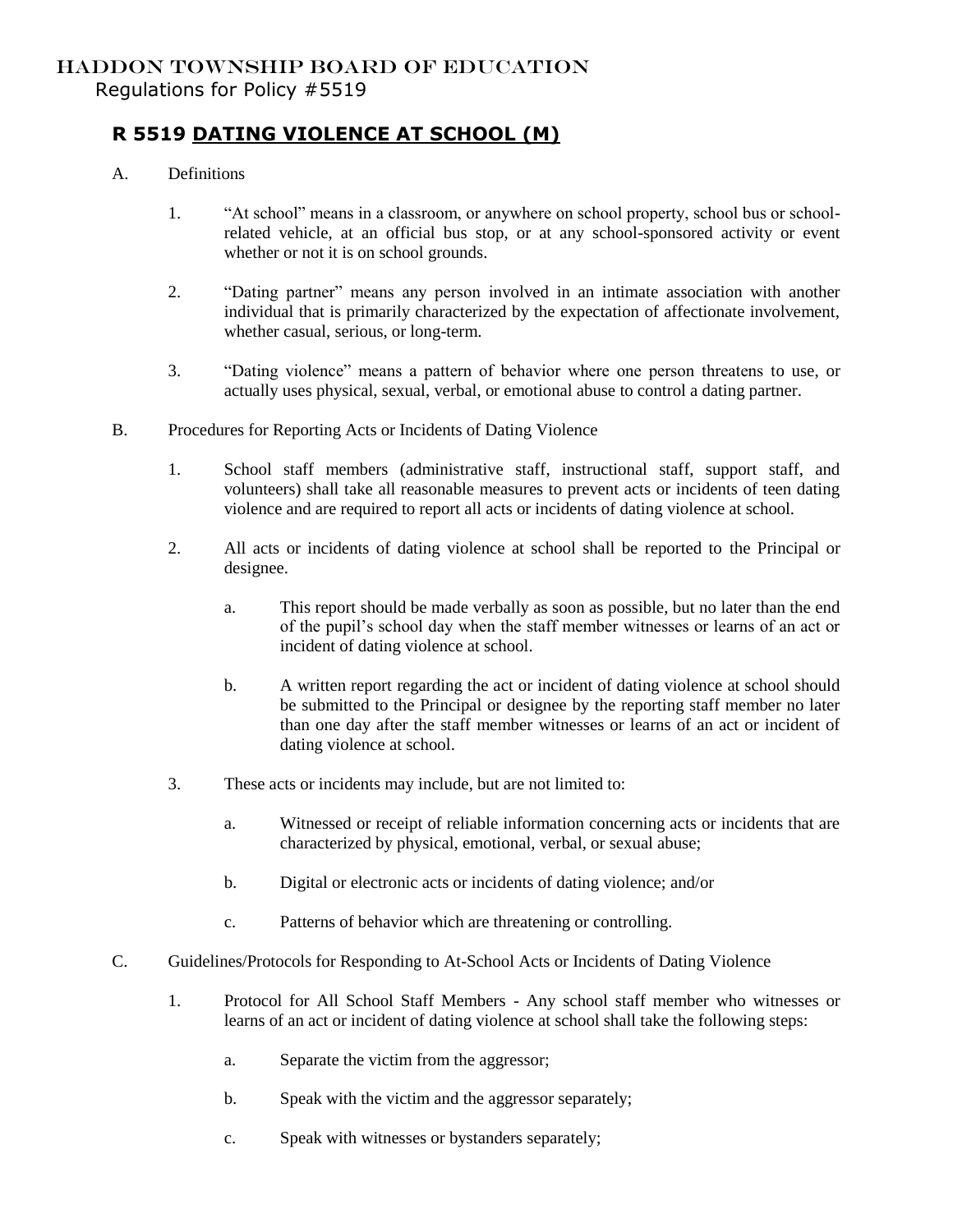- d. Verbally report the act or incident to the Principal or designee no later than the end of the pupil's school day;
- e. Prepare and submit a written report of the act or incident to the Principal or designee no later than one day after the act or incident occurred; and
- f. Monitor the interactions of the victim and the aggressor with pupil safety being the priority.
- 2. Protocol for Administrators/Administrative Investigation The Principal or designee upon receiving a report of a dating violence act or incident at school shall take the following steps:
	- a. Separate the victim from the aggressor, if applicable;
	- b. Meet separately with the victim and the alleged aggressor;
	- c. Take written statements from the victim and alleged aggressor;
	- d. Review the victim's and alleged aggressor's written statements to ascertain an understanding of the act or incident. The administrator may ask questions of either individual for clarification;
	- e. Further investigate the act or incident by speaking with bystanders/witnesses of the act or incident. All statements obtained from bystanders/witnesses shall be written and documented, when possible;
	- f. The school administrator may make a determination to involve the school resource officer or law enforcement, if appropriate;
	- g. The school administrator may consult with the school counselor, social worker, or psychologist;
	- h. Appropriate referrals should be made if it has been determined that the victim's or alleged aggressor's mental health has been placed at risk;
	- i. The Principal or designee shall contact the parents/guardians of both the victim and the alleged aggressor. The Principal or designee shall recommend a meeting be held to discuss the act or incident; and
	- j. The Principal or designee will notify both parties in writing of the outcome/determination of the investigation into the act or incident of dating violence at school.
- 3. Protocol for Working with the Victim of an Act or Incident of Dating Violence at School – The Principal or designee shall implement the following procedures for dealing with victims of a confirmed act or incident of dating violence at school:
	- a. A pupil's safety shall be the first priority in a dating violence act or incident. Interaction between the victim and the aggressor shall be avoided. The burden of any schedule changes (classroom, bus, etc.) should be taken on by the aggressor;
	- b. A conference shall be held with the victim and their parents/guardians;
	- c. Identify any means or actions that should be taken to increase the victim's safety and ability to learn in a safe and civil school environment;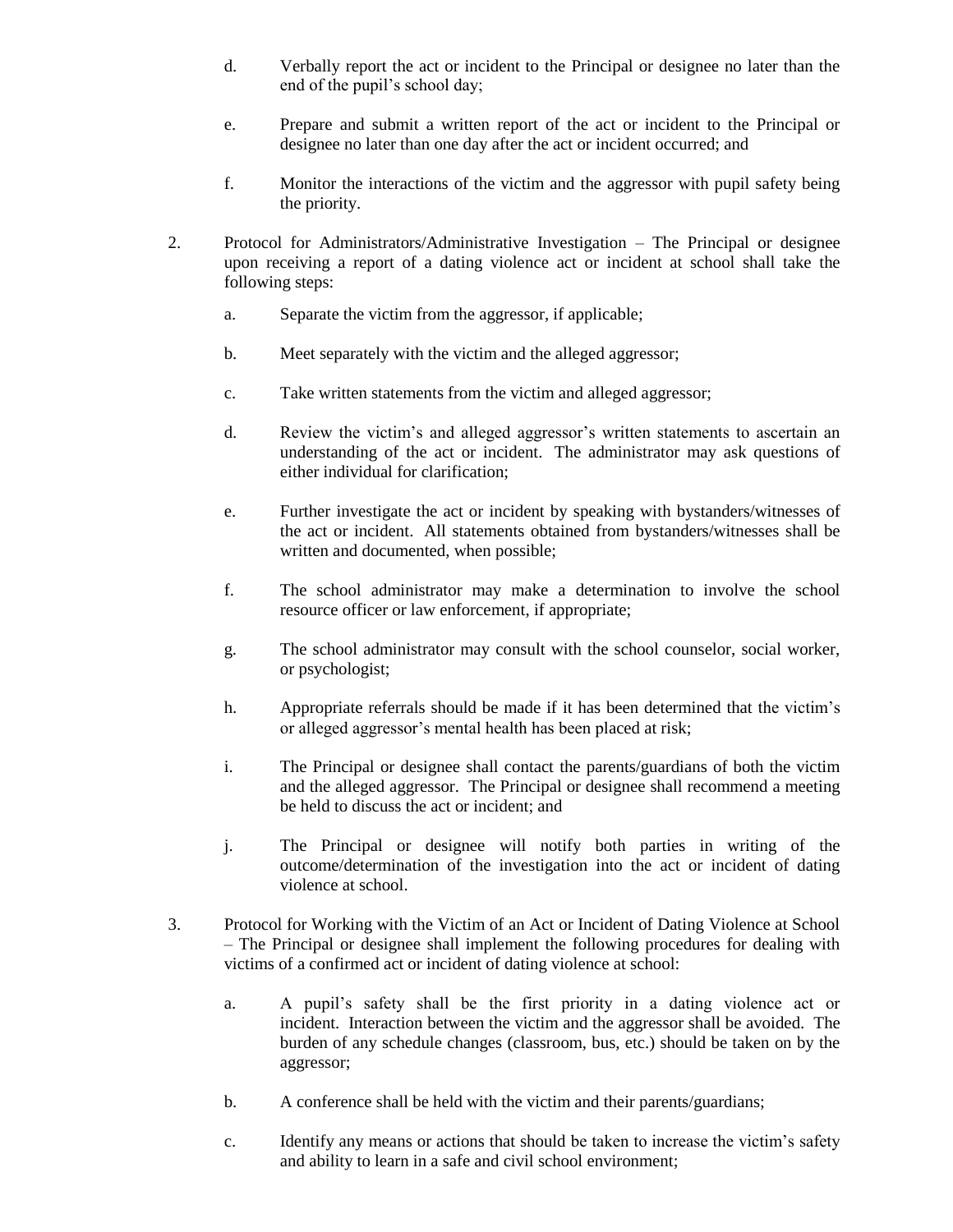- d. Alert the victim and their parents/guardians of school and community based resources that may be appropriate, including their right to file charges, if the act or incident violated the law;
- e. Monitor the victim's safety as needed and assist the victim with any plans needed for the school day and after-school hours (hallway safety, coordination with parents/guardians for transportation to and from school, etc.). The administration may develop a safety plan if deemed necessary;
- f. The administration may develop a Stay-Away Agreement between the victim and the aggressor if deemed necessary;
- g. Encourage the victim to self-report any and all further acts or incidents of dating violence that occur at school in writing to the Principal or designee; and
- h. Document all meetings and action plans that are discussed.
- 4. Protocol for Working with the Aggressor of an Act or Incident of Dating Violence at School – The Principal or designee shall implement the following procedures for dealing with the aggressor of a confirmed act or incident of dating violence at school:
	- a. Schedule a conference with the aggressor and their parents/guardians;
	- b. Give the aggressor the opportunity to respond in a written statement to the allegations and the outcome/determination of an act or incident of dating violence at school;
	- c. Alert the aggressor and their parents/guardians to both school and communitybased support and counseling resources that are available;
	- d. Identify and implement counseling, intervention, and disciplinary methods that are consistent with school policy for acts or incidents of this nature;
	- e. Review the seriousness of any type of retaliation (verbal, emotional, physical, sexual, electronic/digital) toward the victim who reported the act or incident of dating violence. Address that consequences will be issued consistent with the school's pupil code of conduct and procedures for any type of retaliation or intimidation toward the victim; and
	- f. Document all meetings and action plans that are discussed.
- 5. Protocol for the Documentation and Reporting of an Act or Incident of Dating Violence at School - School districts shall implement the following procedures for documenting and reporting acts or incidents of dating violence that occur at school:
	- a. Dating violence statements and investigations shall be kept in files separate from pupil academic and discipline records to prevent the inadvertent disclosure of confidential information.
	- b. Every act or incident of dating violence at school that is reported shall be documented in an appropriate manner. This documentation shall include all written statements, planning actions, consequences, and disciplinary measures as well as counseling and other support resources that were offered, prescribed, and/or provided to the victim or the aggressor.
	- c. If at any point in the investigation there is an indication that the incident falls under the definition of HIB, a HIB report should be filed immediately.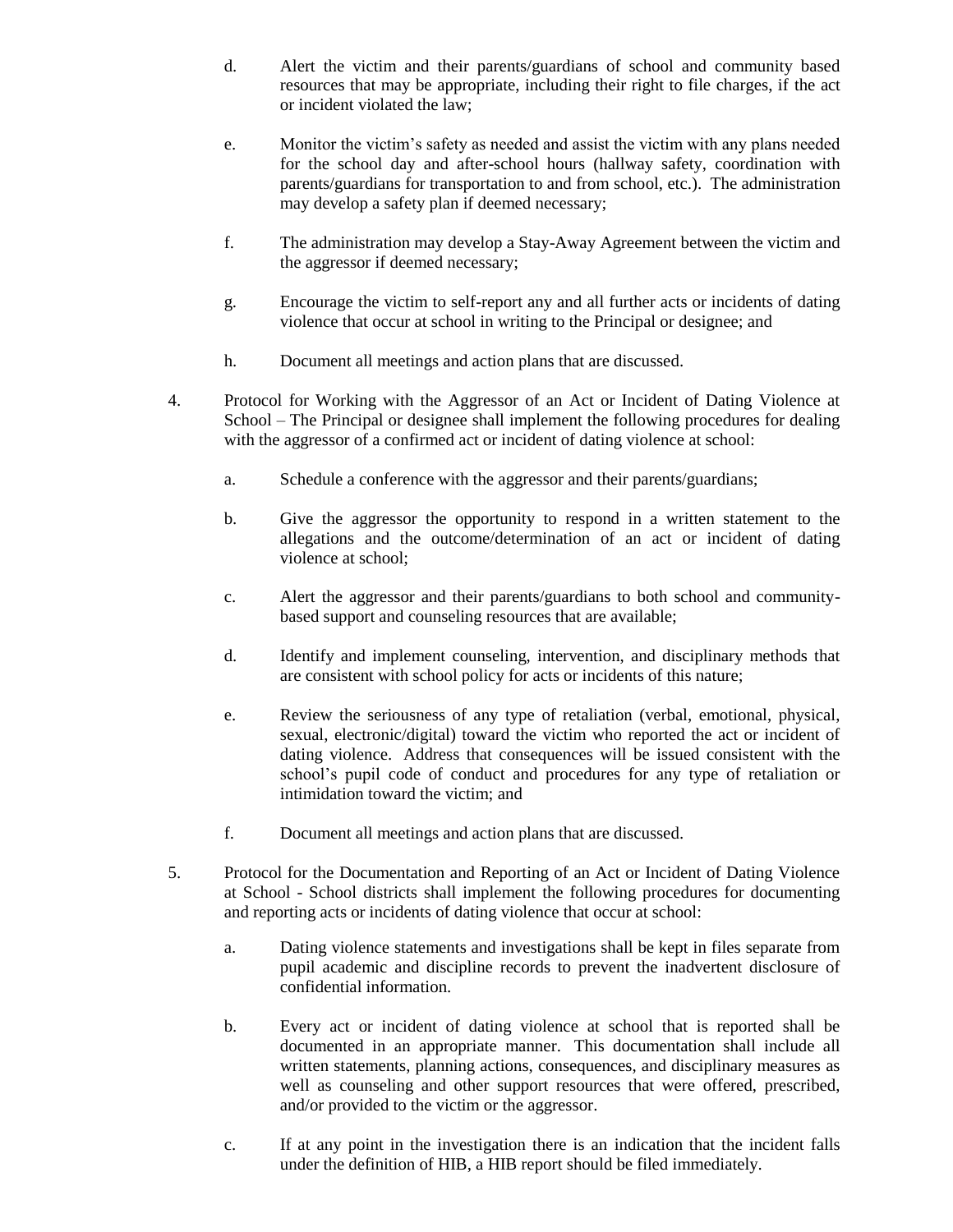- D. Discipline Procedures Specific to At School Acts or Incidents of Dating Violence
	- 1. The Board of Education requires its school administrators to implement discipline and remedial procedures to address acts or incidents of dating violence at school that are consistent with the school's pupil code of conduct.
	- 2. The policies and procedures specific to acts or incidents of dating violence at school should be used to address the act or incident as well as serve as remediation, intervention, education, and prevention for all individuals involved.
	- 3. The responses shall be tiered with consideration given to the seriousness and number of previous occurrences of acts or incidents in which both the victim and alleged aggressor have been involved.
	- 4. Consequences may include, but are not limited to, the following:
		- a. Admonishment;
		- b. Temporary removal from the classroom;
		- c. Classroom or administrative detention;
		- d. In-school suspension;
		- e. Out-of-school suspension;
		- f. Reports to law enforcement; and
		- g. Expulsion.
	- 5. The possibility of retaliation toward the victim of any act or incident of dating violence shall be considered when administering consequences to the aggressor based on the severity of the act or incident.
	- 6. Remedial procedures/interventions may include, but are not limited to, the following:
		- a. Parent conferences;
		- b. Pupil counseling (all pupils involved in the act or incident);
		- c. Peer support group;
		- d. Corrective instruction or other relevant learning or service experiences;
		- e. Supportive pupil intervention (Intervention and Referral Services I&RS);
		- f. Behavioral management plan; and
		- g. Alternative placements.
- E. The Principal or designee will provide to the parents/guardians of a victim or aggressor information on safe, appropriate school, family, peer, and community resources available to address dating violence.